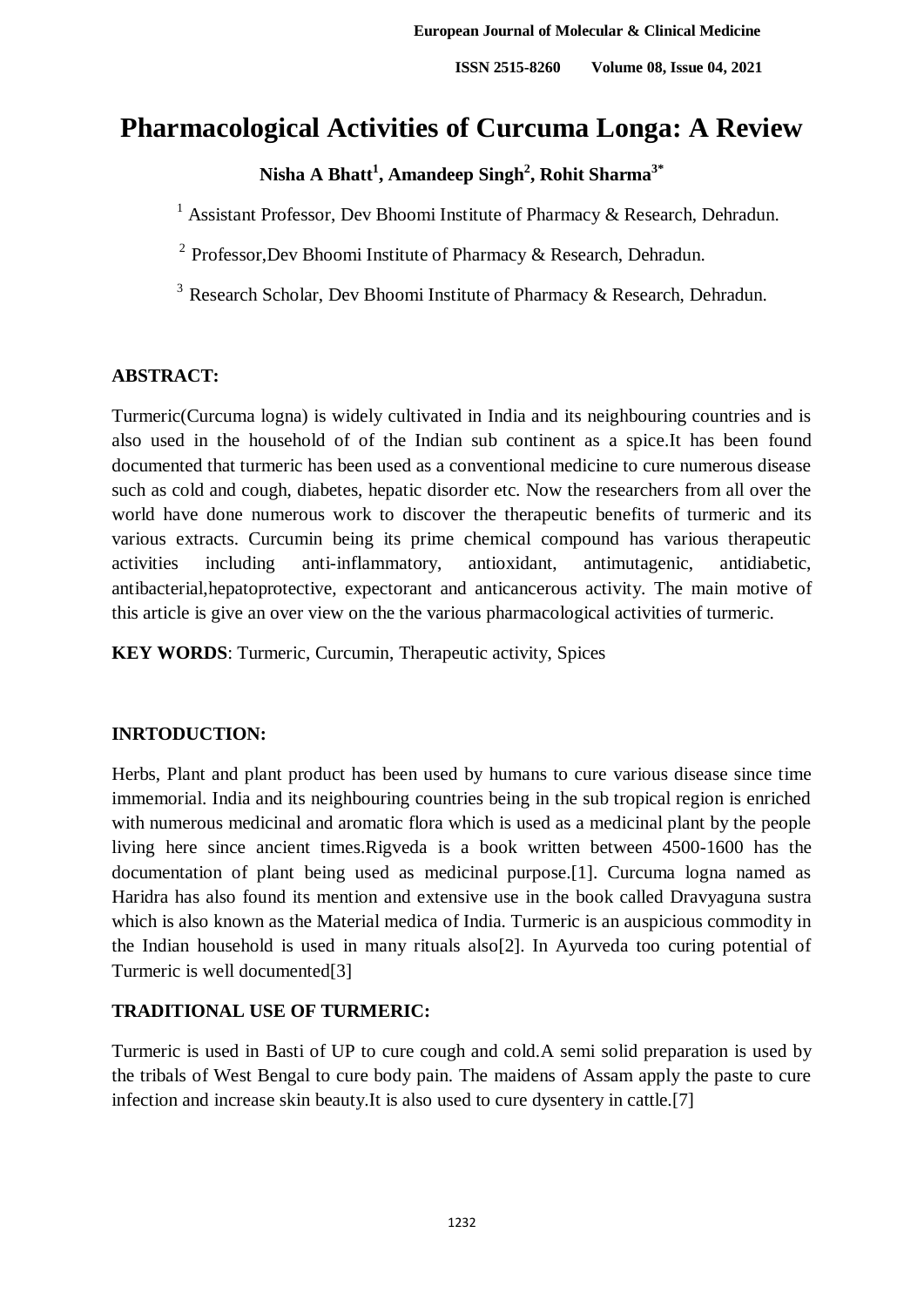#### **PHARMACOLOGICAL ACTIVITIES:**

Curcuma logna is found to have various medicinal activities. The rhizomes part of the plant has got most of its pharmacological activities and is widely used as an anti diabetic<sup>[8-10]</sup>, hypolipidimic<sup>[8-11]</sup>, anti-inflammatory<sup>[10,11]</sup>, anti-diarrhoea<sup>[9]</sup>, hepatoprotective<sup>[8,9]</sup> and anti-asthmatic[10]. It is also widely used in cosmetic products[2]. The various pharmacological activities of Turmeric are discussed below.

#### **1.GASTROINTESTINAL DISORDER:**

The fresh extract of turmeric is believed to have anthelmentic property[12]. In an experiment done on rats showed that curcumin reduces the production of inflammatory cytokines and thus curing gastric injury caused by NSAID therapy.And it was also found that it reduces mucosal damage[13].Turmeric extract tablets when administered in the body it was found that it reduces abdominal pain and discomfort[14]. It was also found that curcumin extract when introduced in male mice with liver damage, it cures the liver damage by reducing liver inflammation[15].

#### **2.RESPIRATORY DISEASES**:

The fresh extract of the rhizomes is prescribed in bronchitis. Boiled haridra with milk is administered orally in cough. Its decoction is used in throat infection and other throat related problems[11]. It also has anti asthmatic action due to its chemicals including tumerons,curcumanoid etc.[16]. Fumes of turmeric is used is prescribed asthma[17].

## **3.ANTI-INFLAMMATORY EFFECT:**

Phospholipase, lipooxygenase, COX-2, leukotrienes, thromboxane, prostaglandins, nitric oxide, collagenase, elastase, hyaluronidase, MCP-1, interferon-inducible protein, tumor necrosis factor, and interleukin-12 are the example of some chemical which are inhibited by Curcumin[18]. The chemical compound found in Turmeric has proven be more antiinflammatory effect[19].Curcumin appears to have anti inflammatory effect due to suppression of pro inflammatory cytokines[20].

#### **4.ANTI-DIABETIC:**

The combination of turmeric with amla and honey is found to helpful in curing diabetes[21].The ingestion of turmeric showed that there is increase in insulin level in blood(postprandial)but did not effect the glucose level of blood, suggesting that turmeric might have induced insulin secretion[22]. The curcuminoid present in turmeric prevent lipid per-oxidation by maintaining the essential enzymes required for it[23]. The fact that powder of turmeric can be used as an affective anti-diabetic agent was proven in an scientific study[24]. The acetone extract also reduces blood glucose level[25]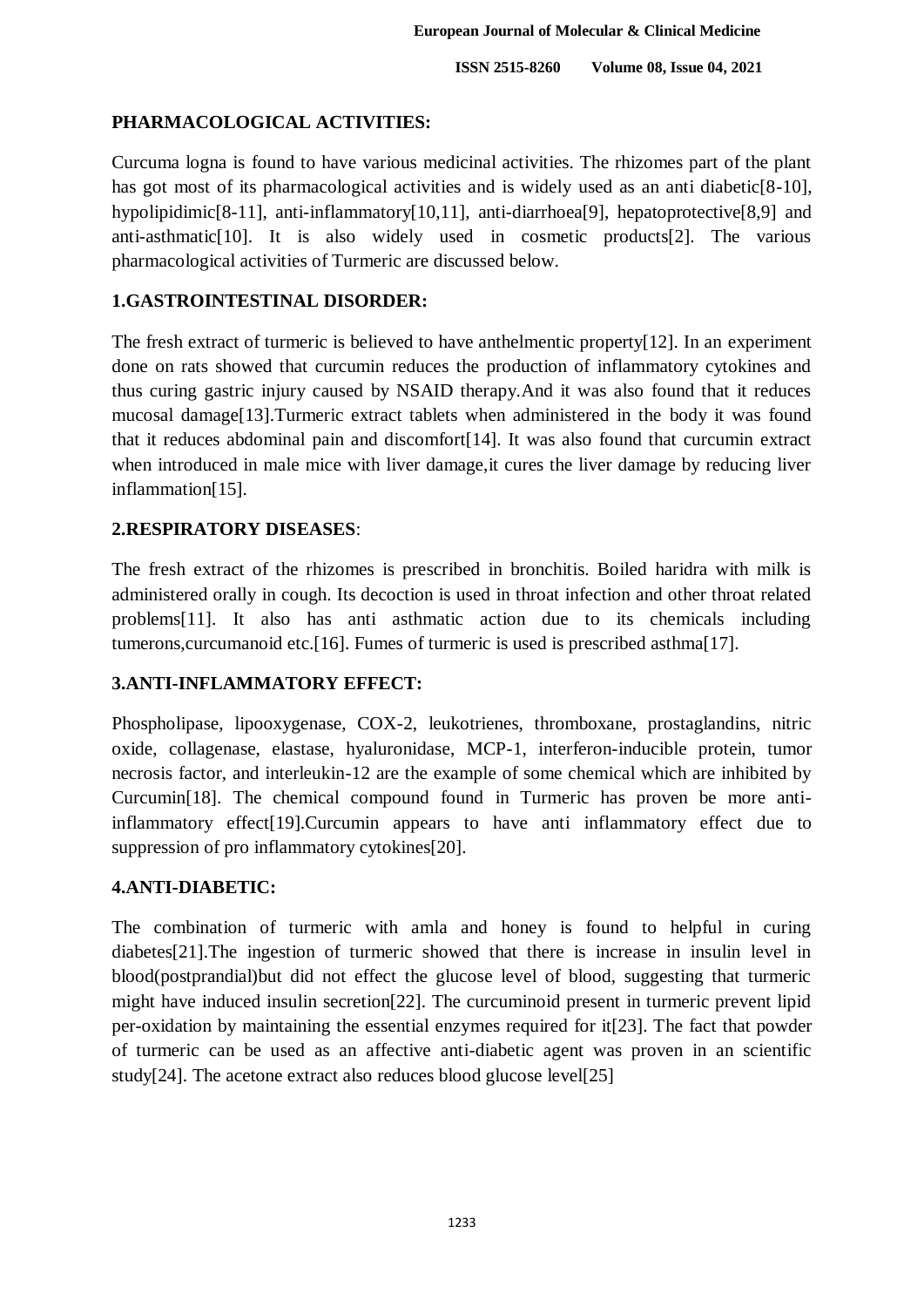#### **5.CARDIAVASCULAR DISEASES:**

Turmeric is filled with various kind of anti oxidants which do not degrade on the application of heat unlike other anti oxidants.These anti oxidants present in turmeric protect the degradation of cholesterol and thus helping in atherosclerosis.These antioxidant prove to prevent free radical reaction similar to that of vitamin E and C. A study done on animals show the these anti oxidants present in turmeric lower the level of cholesterol and other triglycerides which cause various cardiovascular diseases[26].

In a study conducted in America two group of mice were selected and both of the group were fed with average American diet except one group was fed turmeric with the diet.This experiment was conducted for four months and in the end it was found that the group of mice which were fed with turmeric had 20 percent less blockage of arteries then the other group[26]. This effect was also seen on rabbits[27]

#### **6.HEPATOPROTECTIVE EFFECT:**

The powder of turmeric is effective in curing jaundice<sup>[11]</sup>. A tri-mixture of turmeric, amla and gairika is used to cure jaundice[28]. The anti-inflammatory activity of curcumin present in extract of turmeric shows hepatoprotective activity due to its free radical scavenging ability.It shows enhanced healing of hepatocytes by decreasing inflammation in them.The ethanolic extract when administered orally showed hepatoprotective effect which was dose dependent. Apart from these it also contain volatile oils which shows anti inflammatory effect[29].

#### **1 NEUROPROTECTIVE EFFECT:**

The volatile oil present in turmeric shows Neuro-protective activity in ischaemia by reducing the oxydative stress.The mitrochondrial collapse seen in ischaemia is seen to be significantly reduced by the turmeric oil.This proves that the volatile oil present in turmeric has the potential of neuroprotective activity[30].

#### **2 ALZHEIMER'S DISEASE:**

The plaque deposition seen in Alzheimer's disease is reduced significantly in the aged mice having such a deposition of plaque by the administration of curcumin to them.It also reduces the number of cell damaged by oxydative stress. The reason of such therapeutic activity is the wonderful capability of curcumin as anti inflammatory and anti-oxidant agent[31]

## **3 CHEMOPROTECTIVE ACTIVITY:**

The curcumin can be used in the nutraceutical because of its property of activating DDR(DNA Damage Response) which can be used and applied in the treatment of prostate cancer[32]. The curcumin is capable of curing cell exposed to bile acid for longer duration[33]. These effects of curcumin is proven and tested in cell culture on animals and on humans too[34]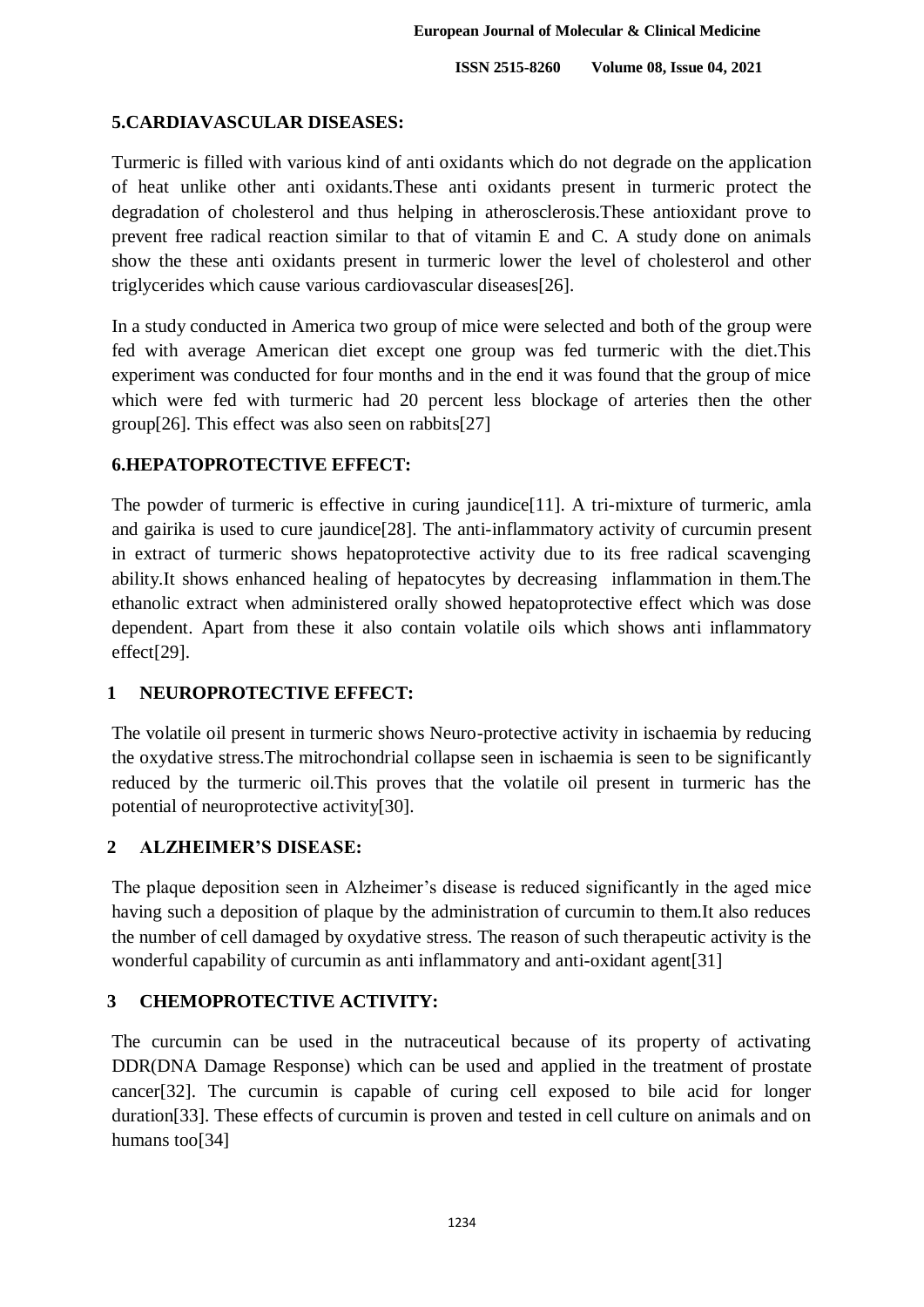### **4 ANTI-CANCER ACTIVITY**

Mutagenesis, oncogene expression, cell cycle regulation, apoptosis, tumorigenesis and metastasis are the various ways through which the main ingredient of turmeric vig curcumin shows anti cancer activity. It also shows anti proliferating activity in many type of cancers. Apart from these it also suppress a large number of growth factor receptors and other molecule involved in tumour growth[35].Curcumin imparts anti cancer activity by altering the cell cycle of the tumor cell[36]. Curcumin has the potential showing chemotherapy of cancer, also it is well established that curcumin is well tolerated in humans.Curcumin can be used in lungs caner[37]

### **5 ANTI-ALLERGIC EFFECT:**

Curcumin reduces or suppresses the histamine release and also deregulate the mast cell in stomach of rats. Curcumin inhibited compound 48/80-induced systemicanaphylaxis *in vitro* and anti-DNP immunoglobulin E (IgE) mediated passive cutaneous anaphylactoid response *in viv*o. It was thus proved that it has the capability of preventing mast cell dependent allergic reaction.

## **6 ANTI-DERMATOPHYTIC ACTIVITY:**

Curcumin has the ability to protect human skin against harmful UV rays by the virtue of its antimutagen, antioxidant, free radical scavenging, anti-inflammatory and anti-carcinogenic properties.Apart from this the leaves of the plant has shown promising anti fungal activity against fungus found on the human skin[39]

## **7 ANTI DRUG RESISTANT ACTIVITY:**

The Curcumin is a potent drug resistance preventer. It exhibits novel ability to prevent the up regulation of P-glycoprotein and its mRNA induced by adriamycin (ADM). The prevention capacity is also functionally associated with the elevated intracellular drug accumulation and parallel enhanced ADM cytotoxicity [40].

#### **DISCUSSION**

Curcuminoids (a mixture of curcumin, bisdemethoxycurcumin and demethoxycurcumin) share vital pharmacological properties possessed by turmeric, a well known curry spice, considered useful in Alzheimer's disease (AD).

The aim of this study was to evaluate if curcuminoids possess acetylcholinesterase (AChE) inhibitory and memory enhancing activities. The in-vitro and ex-vivo models of AChE inhibitory activity were used along with Morris water maze test to study the effect on memory in rats.

Curcuminoids inhibited AChE in the in-vitro assay with  $IC_{50}$  value of 19.67, bisdemethoxycurcumin 16.84, demethoxycurcumin 33.14 and curcumin 67.69 µM. In the exvivo AChE assay, curcuminoids and its individual components except curcumin showed dose-dependent (3–10 mg/kg) inhibition in frontal cortex and hippocampus.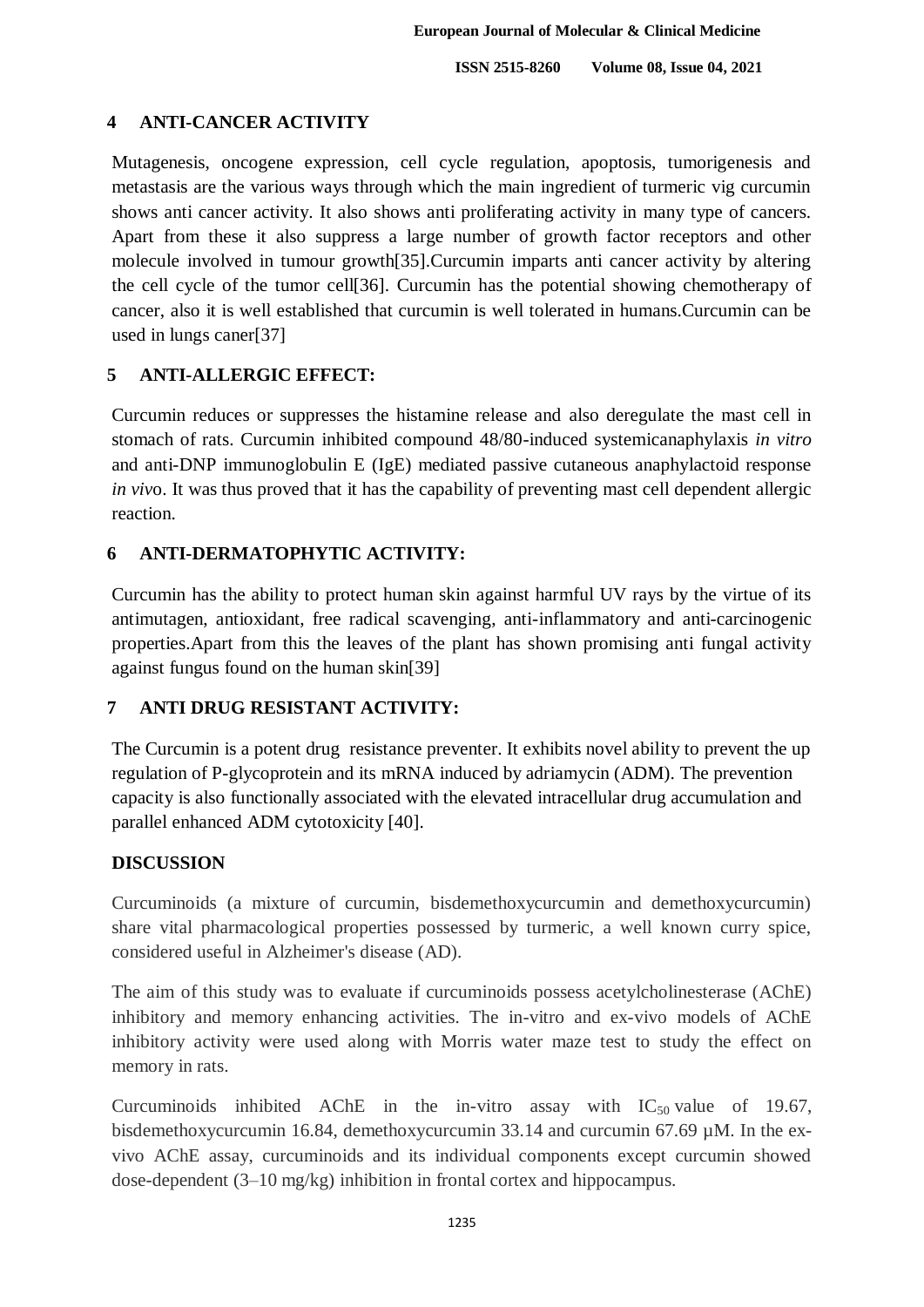When studied for their effect on memory at a fixed dose (10 mg/kg), all compounds showed significant  $(p < 0.001)$  and comparable effect in scopolamine-induced amnesia. These data indicate that curcuminoids and all individual components except curcumin possess pronounced AChE inhibitory activity.

Curcumin was relatively weak in the in-vitro assay and without effect in the ex-vivo AChE model, while equally effective in memory enhancing effect, suggestive of additional mechanism(s) involved.

The crude extract of turmeric (Cl.Cr), relaxed the spontaneous and  $K^+(80 \text{ mM})$ -induced contractions in isolated rabbit jejunum as well as shifted the  $CaCl<sub>2</sub>$  concentration-response curves. In rabbit tracheal preparation, Cl.Cr inhibited carbachol and  $K^+$ -induced contractions. In anesthetized rats, Cl.Cr produced variable responses on blood pressure with a mixture of weak hypertensive and hypotensive actions. In rabbit aorta, Cl.Cr caused a weak vasoconstrictor and a vasodilator effect on  $K^+$  and phenylephrine-induced contractions.

In guinea-pig atria, Cl.Cr inhibited spontaneous rate and force of contractions at 14–24 times higher concentrations. Activity directed fractionation revealed that the vasodilator and vasoconstrictor activities are widely distributed in the plant with no clear separation into the polar or nonpolar fractions. When used for comparison, both curcumin and verapamil caused similar inhibitory effects in all smooth muscle preparations with relatively more effect against K + -induced contractions and that both were devoid of any vasoconstrictor effect and curcumin had no effect on atria.

These data suggest that the inhibitory effects of Cl.Cr are mediated primarily through calcium channel blockade, though additional mechanisms cannot be ruled out and this study forms the basis for the traditional use of turmeric in hyperactive states of the gut and airways. Furthermore, curcumin, the main active principle, does not share all effects of turmeric.

#### **CONCLUSION**

Turmeric — and especially its most active compound, curcumin — have many scientifically proven health benefits, such as the potential to improve heart health and prevent against Alzheimer's and cancer.

It's a potent anti-inflammatory and antioxidant. It may also help improve symptoms of depression and arthritis.

So, this article shows the impact of turmeric in the treatment of various diseases and its related symptoms.

Many small to large diseases or illnesses could be cured with the help of Curcuma longa.

## **REFERENCE**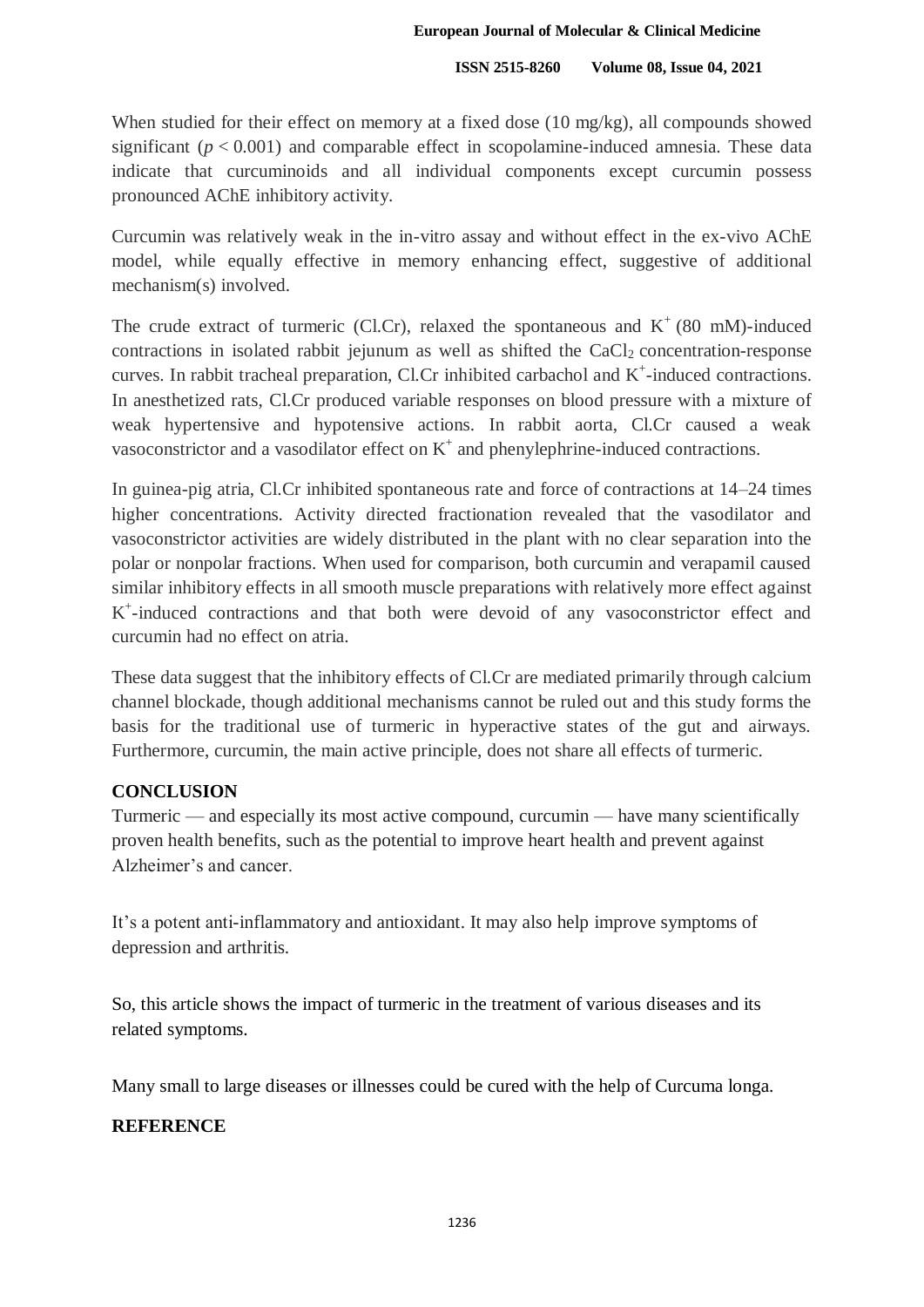1. Agrawal S (2007) Herbal Drug technology, Universities press (India) Private Limited, Hyderabad, India 1.

2. Paranjpe P (2001) Herbs for Beauty. (1stedn), Chaukhambha Sanskrit Pratishthan, Delhi, India 95-96.

4. Sharma PV (2000) Namarupajnanam. (1stedn), SatyapriyaPrakashan, Varanasi, India 195- 196.

5. https://en.wikipedia.org/wiki/Turmeric

6. http://www.indianetzone.com/41/history\_turmeric.htm

7. Ahmed SR, Siddiq M (2009) Vedic Plants Medicinal and Other uses, Chaukhambha Orientalia, Varanasi, India 70.

8. Sastry JLN (2005) Illustrated Dravyaguna Vijnana. (2ndedn), Chaukhambha Orientalia, Varanasi, India 513-518.

9. Sharma PV (2006) DravyaGuna Vijnana, Chaukhambha Bharti Academy, Varanasi, India 1: 162-166.

10. Chunekar KC (2010) Editor Bhavpraakash Nighantu of BhavaMisra. Chaukhambha Bharti Academy, Varanasi: 110.

11. Pandey GS (2002) Dravyaguna Vijnana (2ndedn), Krishnadas Academy,

Varanasi, India 1: 737-746.

12. Dhiman AK (2004) Common Drug Plants and Ayurvedic Remedies. (1stedn), Reference Press, New Delhi, India 286-287.

13. Thong-Ngam D, Choochuai S, Patumraj S, Chayanupatkul M, Klaikeaw N (2012) Curcumin prevents indomethacin-induced gastropathy in rats. World J Gastroenterol 18: 1479-1484.

14. Rahimi R, Abdollahi M (2012) Herbal medicines for the management of irritable bowel syndrome: A comprehensive review. World J Gastroenterol 18: 589-560.

15. Somanawat K, Thong-Ngam D, Klaikeaw N (2013) Curcumin attenuated paracetamol overdose induced hepatitis. World J Gastroenterol 19: 1962-1967.

16. Mali R, Dhake A (2011) A review on herbal antiasthmatics. Orient Pharm Exp Med 11: 77-90.

17. Acharya YT (1994) CharakaSamhitha of Agnivesh with the Ayurveda Dipika commentary (4thedn), Chaukambha Sanskrit Samsthan, Varanasi, India 536.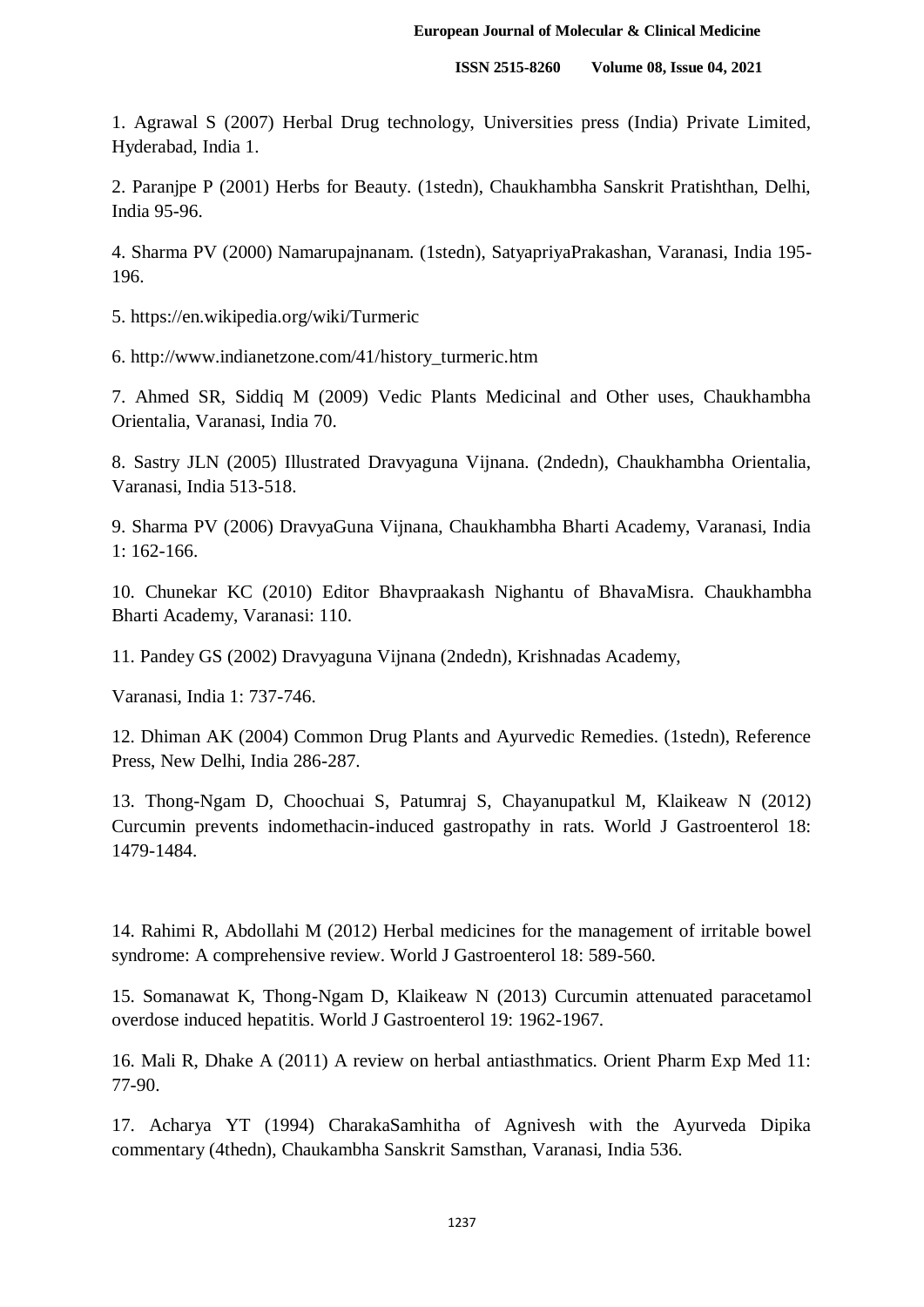18. ChainaniN (2003) Safety and Anti-Inflammatory Activity of Curcumin: A Component of Turmeric (Curcuma longa). J Altern Complement Med 9: 161- 168.

19. Ravindran J (2010) Bisdemethylcurcumin and structurally related Hispolon analogues of curcumin exhibit enhanced pro-oxidant, anti-proliferative and antiinflammatory activities in vitro. Biochem Pharmacol 79: 1658-1666.

20. Jacob A, Wu R, Zhou M, Wang P (2007) Mechanism of the Anti- inflammatory effect of Curcumin: PPAR-γ Activation, PPAR Research.

21. Acharya YT (1994) CharakaSamhitha of Agnivesh with the Ayurveda Dipika commentary (4thedn), Chaukambha Sanskrit Samstha, Varanasi, India 447.

22. Wickenberg J, Ingemansson S, Hlebowicz J (2010) Effects of Curcuma longa (turmeric) on postprandial plasma glucose and insulin in healthy subjects. Nutr J 9: 43.

23. Faizal IP, Suresh S, Satheesh Kumar R, Augusti KT (2009) A study on the hypoglycemic and hypolipidemic effects of an ayurvedic drug rajanyamalakadi in diabetic patients. Indian Journal of Clinical Biochemistry 24: 82-87.

24. Rai PK, Jaiswal D, Mehta S, Rai DK, Sharma B, et al. (2010) Effect of curcuma longa freeze dried rhizome powder with milk in stz Induced diabetic rats. Indian J Clin Biochem 25: 175-181.

25. Ponnusamy S, Ravindran R, Zinjarde S, Bhargava S, Ameeta R (2011) Evaluation of Traditional Indian Antidiabetic Medicinal Plants for Human Pancreatic Amylase Inhibitory Effect In Vitro Evidence-Based.Complementary and Alternative Medicine 10.

26. http://www.life123.com/health/mens-health/heart-health/turmeric-forcardiovasculardisease.html.

27. http://www.montanaim.com/pubs/Turmeric\_article.pdf.

28. Tripathi B (2009) AshtangaHrdayam of Srimadvagbhata. (1stedn), Chaukambha Sanskrit Pratishthan, Delhi, India 767 .

29. Salama SM, Alrashdi AS, Ismail S, AlkiyumiSS, Abdulla MA, et al. (2013) Hepatoprotective effect of ethanolic extract of Curcuma longa onthioacetamide induced liver cirrhosis in rats. BMC Complementary and Alternative Medicine 13: 56.

30. Dohare P, Garg P, Sharma U, Jagannathan NR, Ray M (2008) Neuroprotective efficacy and therapeutic window of curcuma oil: in rat embolic stroke model. BMC Complementary and Alternative Medicine 8: 55.

31. Rao R, Descamps O, John V, Bredesen DE (2012) Ayurvedic medicinal plants for Alzheimer's disease: a review. Alzheimer's Res Ther 4: 22.